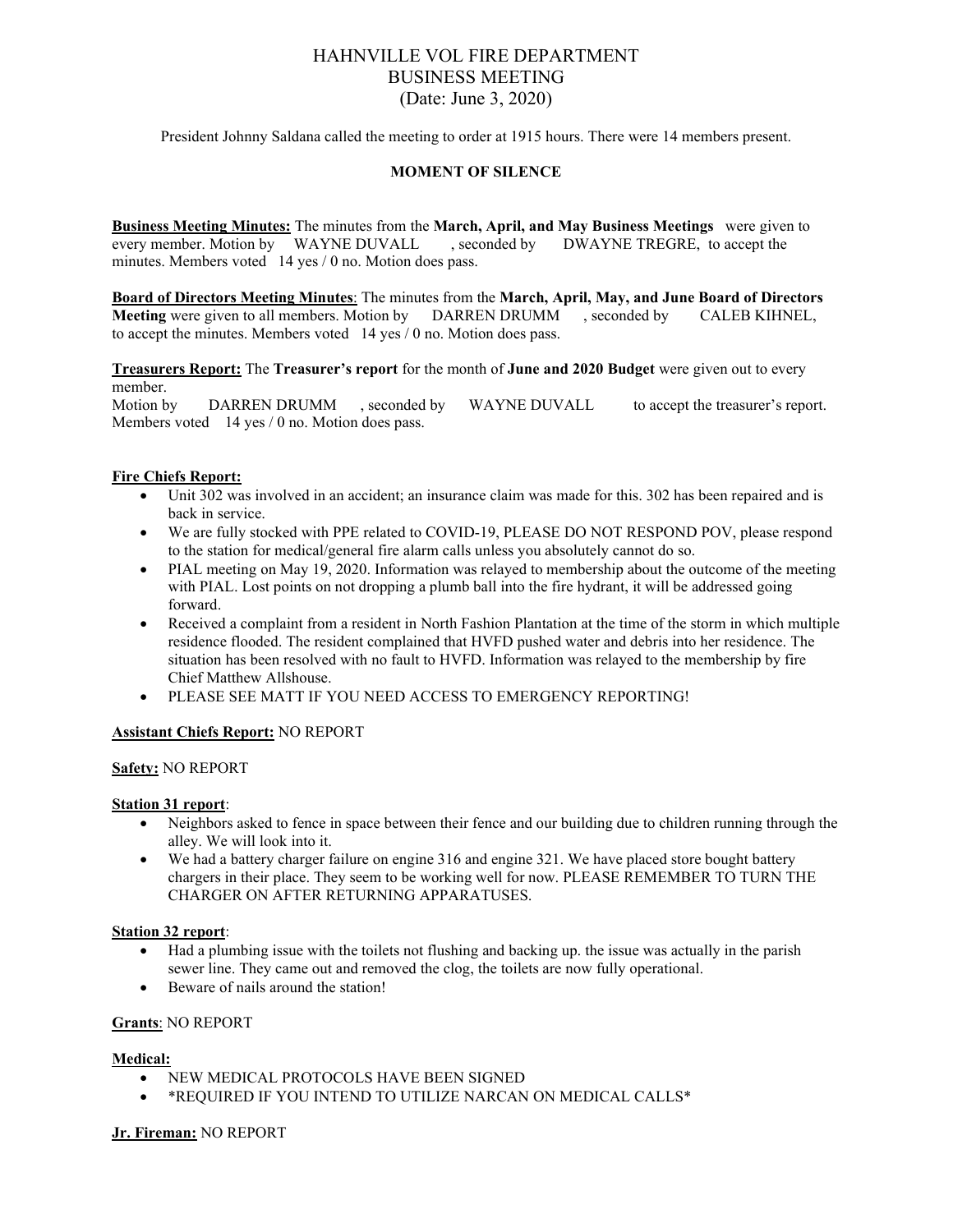# **Training:**

- Recruit Academy is set to resume on August 4, 2020.
- All members are encouraged to complete the FEMA/NIMS training.
- ALL MEMEBRS ARE REQUIRED TO COMPLETE ETHICS TRAINING.
- Next week we will resume training with the normal truck inspection. We will continue with weekly training on WEDNESDAYS.
- Please review given documents to see if you are interested in any upcoming training opportunities, please see Matt or Dawn if you are wanting to participate.
- Anyone who does not have access to EMERGENCY REPORTING, CONTACT CHIEF ALLSHOUSE. Everyone is required to have access to this system for records keeping.
- **If you do supplemental training, please log it into ER if you can OR turn in your hours with a description/activity log of what you did. We all need to be doing this to build training hours and maintain standards!**

# **Association:**

• Meeting set for July.

# **Installation:**

• NO REPORT

# **Public Relations Committee:**

Johnny visited Luling Elementary with Engine 316, went great!

# **Truck/Building Committee:**

- Station 32 expansion:
	- o Membership was updated about building expansion status.
	- o Completion date should be around July/August timeframe.
	- o Exterior is almost complete.
	- o All the sheetrock is done, floors are done in bathrooms.
	- o HVAC system is mostly complete.
- Truck updating projects are still active but are low priority right now.

# **Fire Prevention:** NO REPORT

# **SOP/SOG/PREPLAN REVIEWS:**

- This meeting we reviewed the pre-plan for "VOTING MACHINE STORAGE (062)". Please familiarize yourself with the aspects of this location in the event of an emergency incident at or near that location.
	- o Discussion was also held on the fire hydrant locations as well as the exposure hazards.
	- o 20X50 ALL METAL BUILDING. USED AS STORAGE FOR VOTING MACHINES.

# **Old Business:**

- 1. 319 compartment reconfigurations. Still active
- 2. 316 Retrofit Project. Still active
- 3. Tent project with Beade Corp. 10x15 tent with HVFD graphics at an estimated cost of about \$1,050.00. Still active. Updating of Department patch/logos. Johnny updated membership on creation of VECTOR LOGO for the department and is looking for some input to move forward.
- 4. If you put that your enroute on active 911, please actually go enroute and not just put it to get credit when you aren't actually responding! You will receive reprimanding if you continue to do so!

# **New Business:**

- 1. Visited by PIAL in May. Chief Allshouse relayed all necessary information of the outcome of the meeting to the membership.
- 2. A purchase order has been issued for the office furniture for station 32.
- 3. Rear lighting on station 32 to be upgraded to LEDs.
- 4. Discussion on signage for station 32, fastsigns, berg, and sign works will be out to provided quotes on lettering for the station. It will be similar in design to lettering on courthouse.
- 5. Computers are in for station 32. Waiting on an adapter kit still.
- 6. Jack Landry has requested a personal leave of absence from June  $4<sup>th</sup>$ , 2020 to November  $4<sup>th</sup>$ , 2020. Motion made by Matthew Allshouse, seconded by Wayne Duvall to accept Jack Landry's leave of absence. MEMBERSHIP VOTED. **14** yes / **0** no. Motion does pass.